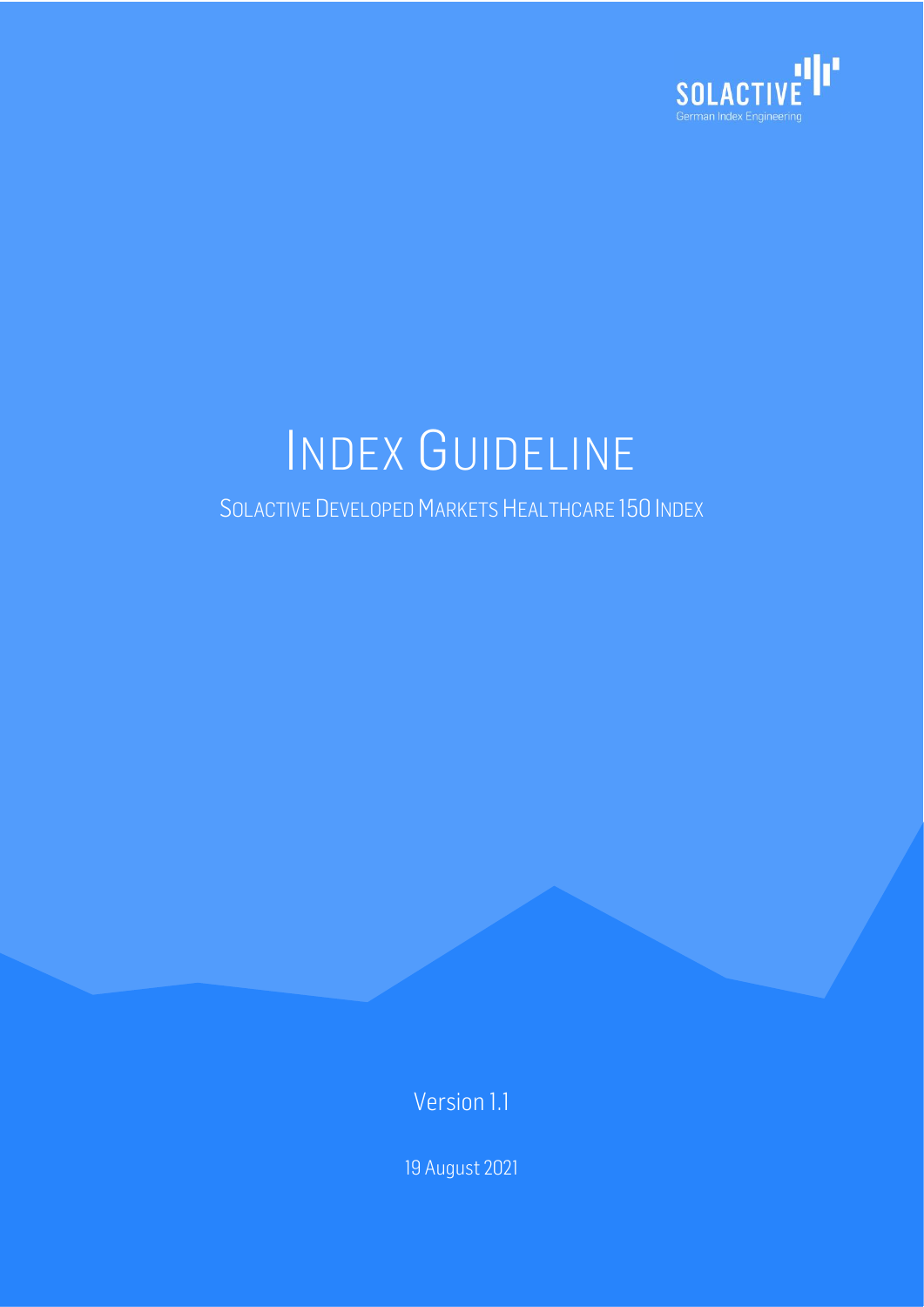# TABLE OF CONTENTS

|      | $\label{f:1} \mbox{Introduction} \,\, \ldots \,\, \ldots \,\, \ldots \,\, \ldots \,\, \ldots \,\, \ldots \,\, \ldots \,\, \ldots \,\, \ldots \,\, \ldots \,\, \ldots \,\, \ldots \,\, \ldots \,\, \ldots \,\, \ldots \,\, \ldots \,\, \ldots \,\, \ldots \,\, \ldots \,\, \ldots \,\, \ldots \,\, \ldots \,\, \ldots \,\, \ldots \,\, \ldots \,\, \ldots \,\, \ldots \,\, \ldots \,\, \ldots \,\, \ldots \,\, \ldots \,\, \ldots \,\, \ldots \,\, \ldots \,\,$ |  |
|------|----------------------------------------------------------------------------------------------------------------------------------------------------------------------------------------------------------------------------------------------------------------------------------------------------------------------------------------------------------------------------------------------------------------------------------------------------------------|--|
| 1.   |                                                                                                                                                                                                                                                                                                                                                                                                                                                                |  |
| 1.1. |                                                                                                                                                                                                                                                                                                                                                                                                                                                                |  |
| 1.2. |                                                                                                                                                                                                                                                                                                                                                                                                                                                                |  |
| 1.3. |                                                                                                                                                                                                                                                                                                                                                                                                                                                                |  |
| 1.4. |                                                                                                                                                                                                                                                                                                                                                                                                                                                                |  |
| 1.5. |                                                                                                                                                                                                                                                                                                                                                                                                                                                                |  |
| 2.   |                                                                                                                                                                                                                                                                                                                                                                                                                                                                |  |
| 2.1. |                                                                                                                                                                                                                                                                                                                                                                                                                                                                |  |
| 2.2. |                                                                                                                                                                                                                                                                                                                                                                                                                                                                |  |
| 2.3. |                                                                                                                                                                                                                                                                                                                                                                                                                                                                |  |
| 3.   |                                                                                                                                                                                                                                                                                                                                                                                                                                                                |  |
| 3.1. |                                                                                                                                                                                                                                                                                                                                                                                                                                                                |  |
| 3.2. |                                                                                                                                                                                                                                                                                                                                                                                                                                                                |  |
| 4.   |                                                                                                                                                                                                                                                                                                                                                                                                                                                                |  |
| 4.1. |                                                                                                                                                                                                                                                                                                                                                                                                                                                                |  |
| 4.2. |                                                                                                                                                                                                                                                                                                                                                                                                                                                                |  |
| 4.3. |                                                                                                                                                                                                                                                                                                                                                                                                                                                                |  |
| 4.4. |                                                                                                                                                                                                                                                                                                                                                                                                                                                                |  |
| 4.5. |                                                                                                                                                                                                                                                                                                                                                                                                                                                                |  |
| 4.6. |                                                                                                                                                                                                                                                                                                                                                                                                                                                                |  |
| 5.   |                                                                                                                                                                                                                                                                                                                                                                                                                                                                |  |
| 5.1. |                                                                                                                                                                                                                                                                                                                                                                                                                                                                |  |
| 5.2. |                                                                                                                                                                                                                                                                                                                                                                                                                                                                |  |
| 5.3. |                                                                                                                                                                                                                                                                                                                                                                                                                                                                |  |
| 5.4. |                                                                                                                                                                                                                                                                                                                                                                                                                                                                |  |
| 5.5. |                                                                                                                                                                                                                                                                                                                                                                                                                                                                |  |
| 6.   |                                                                                                                                                                                                                                                                                                                                                                                                                                                                |  |
|      |                                                                                                                                                                                                                                                                                                                                                                                                                                                                |  |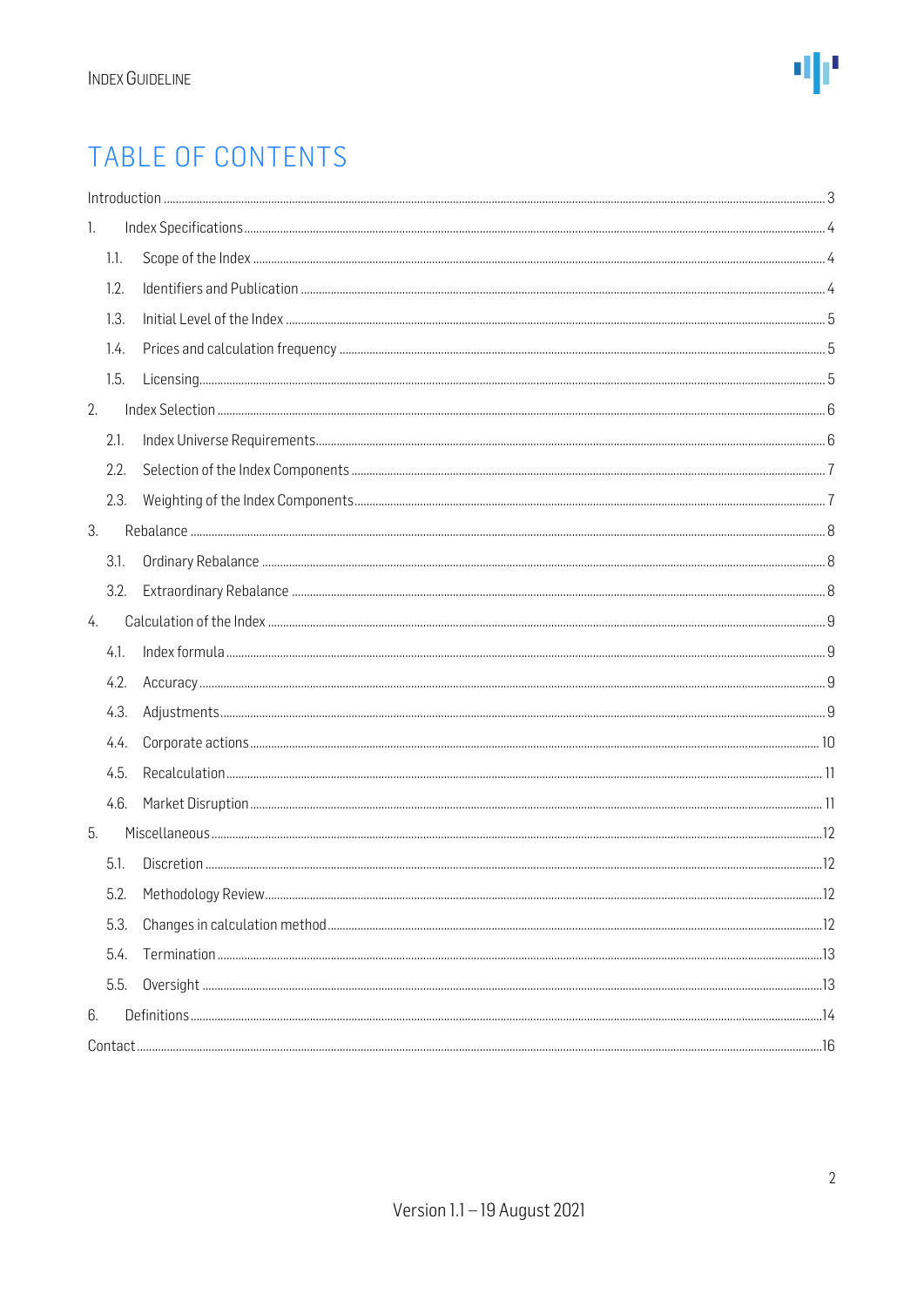# <span id="page-2-0"></span>INTRODUCTION

This document (the "GUIDELINE") is to be used as a quideline with regard to the composition, calculation and maintenance of the SOLACTIVE DEVELOPED MARKETS HEALTHCARE 150 INDEX (the "INDEX"). Any amendments to the rules made to the GUIDELINE are approved by the OVERSIGHT COMMITTEE specified in Section 5.5. The INDEX is owned, calculated, administered and published by Solactive AG ("SOLACTIVE") assuming the role as administrator (the "INDEX ADMINISTRATOR") under the Regulation (EU) 2016/1011 (the "BENCHMARK REGULATION" or "BMR"). The name "Solactive" is trademarked.

The text uses defined terms which are formatted with "SMALL CAPS". Such Terms shall have the meaning assigned to them as specified in Section 6 (Definitions).

The GUIDELINE and the policies and methodology documents referenced herein contain the underlying principles and rules regarding the structure and operation of the INDEX. SOLACTIVE does not offer any explicit or tacit guarantee or assurance, neither pertaining to the results from the use of the INDEX nor the level of the INDEX at any certain point in time nor in any other respect. SOLACTIVE strives to the best of its ability to ensure the correctness of the calculation. There is no obligation for SOLACTIVE – irrespective of possible obligations to issuers – to advise third parties, including investors and/or financial intermediaries, of any errors in the INDEX. The publication of the INDEX by SOLACTIVE does not constitute a recommendation for capital investment and does not contain any assurance or opinion of SOLACTIVE regarding a possible investment in a financial instrument based on this INDEX.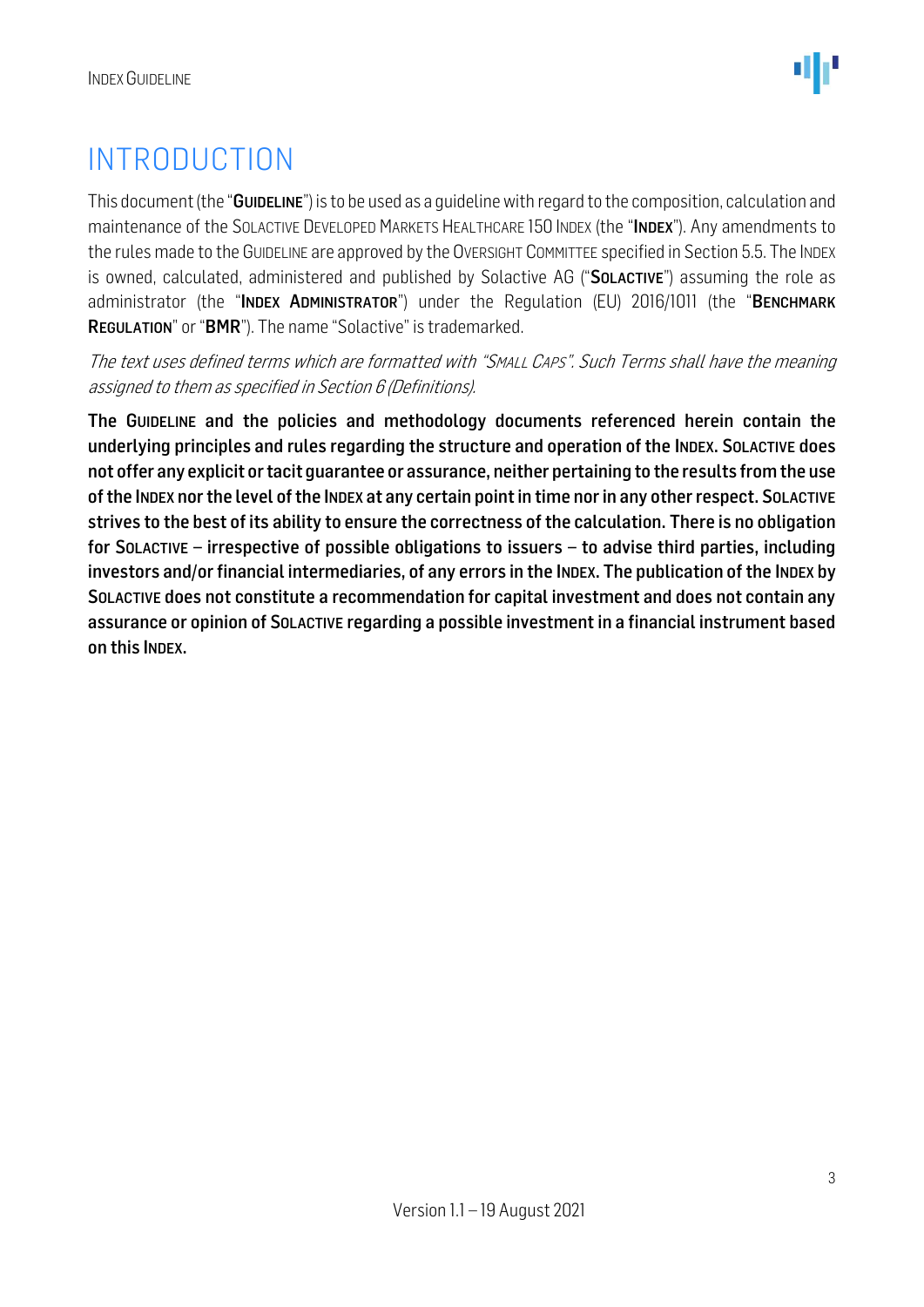# <span id="page-3-0"></span>1. INDEX SPECIFICATIONS

### <span id="page-3-1"></span>1.1. SCOPE OF THE INDEX

| Category              | <b>Description</b>                                                                              |  |  |  |  |  |
|-----------------------|-------------------------------------------------------------------------------------------------|--|--|--|--|--|
| Asset Class           | Equity                                                                                          |  |  |  |  |  |
| Strategy              | Representation of the top 150 companies in the Healthcare<br>industry among developed economies |  |  |  |  |  |
| Regional Allocation   | <b>Developed Markets</b>                                                                        |  |  |  |  |  |
| Rebalancing Fee       | -                                                                                               |  |  |  |  |  |
| Rebalancing Frequency | Quarterly                                                                                       |  |  |  |  |  |

### <span id="page-3-2"></span>1.2. IDENTIFIERS AND PUBLICATION

| <b>Name</b>                                                        | <b>ISIN</b>  | <b>Currency</b> | <b>Type</b> | <b>RIC</b> | <b>BBG</b><br>ticker | <b>Start Date</b> | <b>Live Date</b> |
|--------------------------------------------------------------------|--------------|-----------------|-------------|------------|----------------------|-------------------|------------------|
| <b>SOLACTIVE DEVELOPED MARKETS</b><br>HEALTHCARE 150 INDEX PR      | DE000SL0BRH1 | <b>USD</b>      | PR*         | SDMH150P   | $\sim$ $\sim$        | 2017-05-08        | 2020-10-30       |
| <b>SOLACTIVE DEVELOPED MARKETS</b><br>HEALTHCARE 150 INDEX NTR     | DE000SL0BRJ7 | <b>USD</b>      | $NTR*$      | .SDMH150N  | $\sim$ $\sim$        | 2017-05-08        | 2020-10-30       |
| <b>SOLACTIVE DEVELOPED MARKETS</b><br>HEALTHCARE 150 INDEX TR      | DE000SL0BRK5 | <b>USD</b>      | $GTR*$      | .SDMH150T  | $\frac{1}{2}$        | 2017-05-08        | 2020-10-30       |
| <b>SOLACTIVE DEVELOPED MARKETS</b><br>HEALTHCARE 150 CAD INDEX PR  | DE000SL0DZU3 | CAD             | PR*         | SDH150CP   | $\sim$ $-$           | 2017-05-08        | 2021-07-23       |
| <b>SOLACTIVE DEVELOPED MARKETS</b><br>HEALTHCARE 150 CAD INDEX NTR | DE000SL0DZV1 | CAD             | $NTR*$      | .SDH150CN  | $\frac{1}{2}$        | 2017-05-08        | 2021-07-23       |
| <b>SOLACTIVE DEVELOPED MARKETS</b><br>HEALTHCARE 150 CAD INDEX TR  | DE000SL0DZW9 | CAD             | $GTR*$      | .SDH150CT  | $\sim$ $-$           | 2017-05-08        | 2021-07-23       |
| SOLACTIVE DEVELOPED MARKETS<br>HEALTHCARE 150 CAD INDEX (CANTR)    | DE000SL0DZX7 | CAD             | $NTR**$     | .SDH150CC  | $- -$                | 2017-05-08        | 2021-07-23       |

\*PR, NTR, and GTR means that the Index is calculated as price return, net total return, and gross total return Index as described in the Equity Index Methodology, which is available on the SOLACTIVE website: [https://www.solactive.com/documents/equity-index-methodology/.](https://www.solactive.com/documents/equity-index-methodology/)

\*\* NTR Indices that includes an ISO Country Code (2 letters) in the index name indicate that withholding tax rates from the perspective of an investor based in that country are applied.

The INDEX is published on the website of the INDEX ADMINISTRATOR [\(www.solactive.com\)](http://www.solactive.com/) and is, in addition, available via the price marketing services of Boerse Stuttgart GmbH and may be distributed to all of its affiliated vendors. Each vendor decides on an individual basis as to whether it will distribute or display the INDEX via its information systems.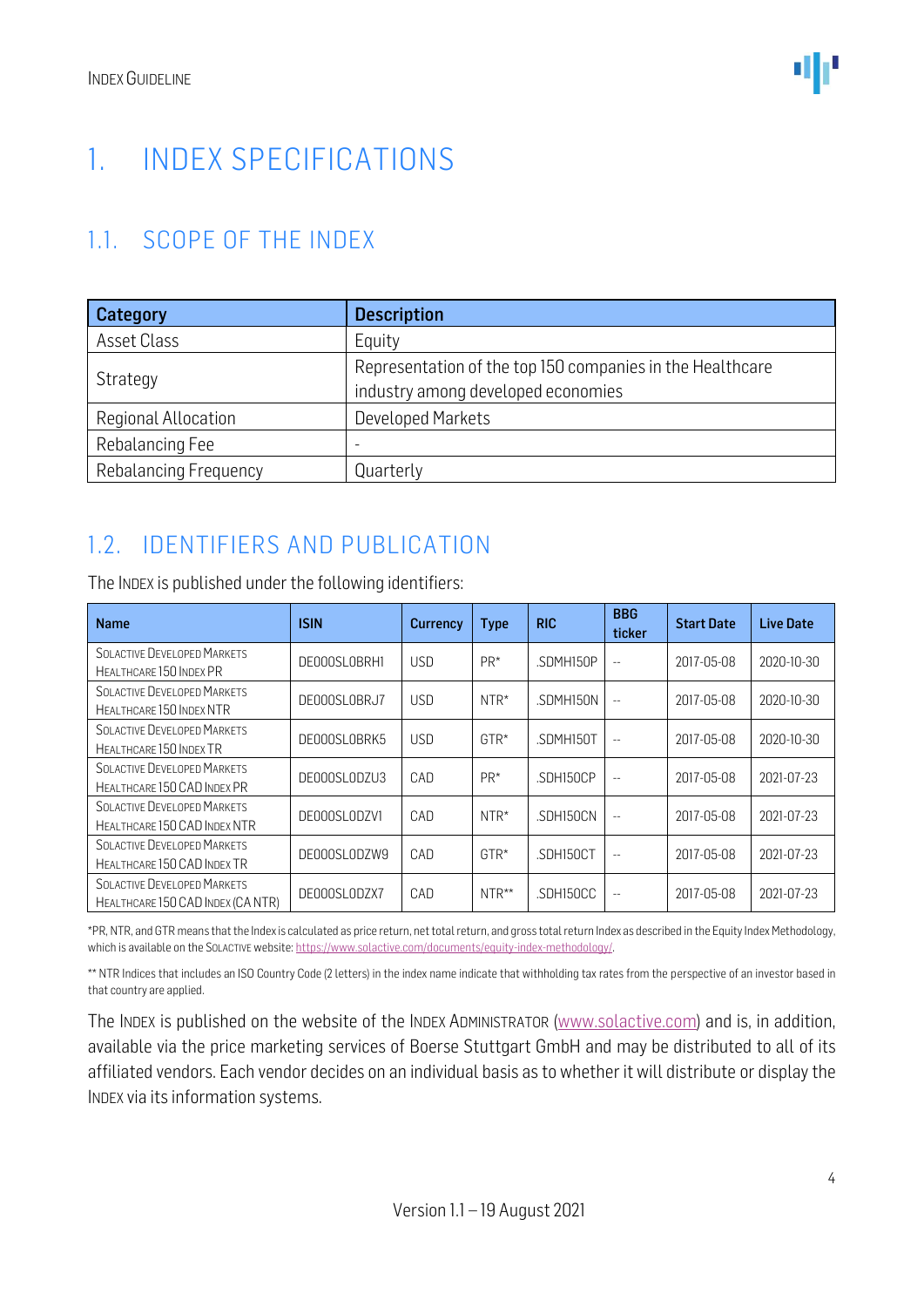Any publication in relation to the INDEX (e.g. notices, amendments to the GUIDELINE) will be available at the website of the INDEX ADMINISTRATOR: [https://www.solactive.com/news/announcements/.](https://www.solactive.com/news/announcements/)

### <span id="page-4-0"></span>1.3. INITIAL LEVEL OF THE INDEX

The INITIAL LEVEL of the INDEX on the START DATE, as shown in Section 1.2, is 1000. Historical values from the LIVE DATE, as shown in Section 1.2, will be recorded in accordance with Article 8 of the BMR. Levels of the INDEX published for a period prior to the LIVE DATE have been back-tested.

### <span id="page-4-1"></span>1.4. PRICES AND CALCULATION FREQUENCY

The level of the INDEX is calculated on each CALCULATION DAY from 01:00 a.m. to 10:50 p.m. CET based on the TRADING PRICES on the EXCHANGES on which the INDEX COMPONENTS are listed. TRADING PRICES of INDEX COMPONENTS not listed in the INDEX CURRENCY are converted using the current Intercontinental Exchange (ICE) spot foreign exchange rate. Should there be no current TRADING PRICE for an INDEXCOMPONENT, the later of: (i) the most recent CLOSING PRICE; or (ii) the last available TRADING PRICE for the preceding TRADING DAY is used in the calculation.

In addition to the intraday calculation a closing level of the INDEX for each CALCULATION DAY is also calculated. This closing level is based on the CLOSING PRICES for the INDEX COMPONENTS on the respective EXCHANGES on which the INDEX COMPONENTS are listed. The CLOSING PRICES of INDEX COMPONENTS not listed in the INDEX CURRENCY are converted using the 04:00 p.m. London time WM Fixing quoted by Reuters. If there is no 04:00 p.m. London time WM Fixing for the relevant CALCULATION DAY, the last available 04:00 p.m. London time WM Fixing will be used for the closing level calculation.

### <span id="page-4-2"></span>1.5. LICENSING

Licenses to use the INDEX as the underlying value for financial instruments, investment funds and financial contracts may be issued to stock exchanges, banks, financial services providers and investment houses by SOLACTIVE.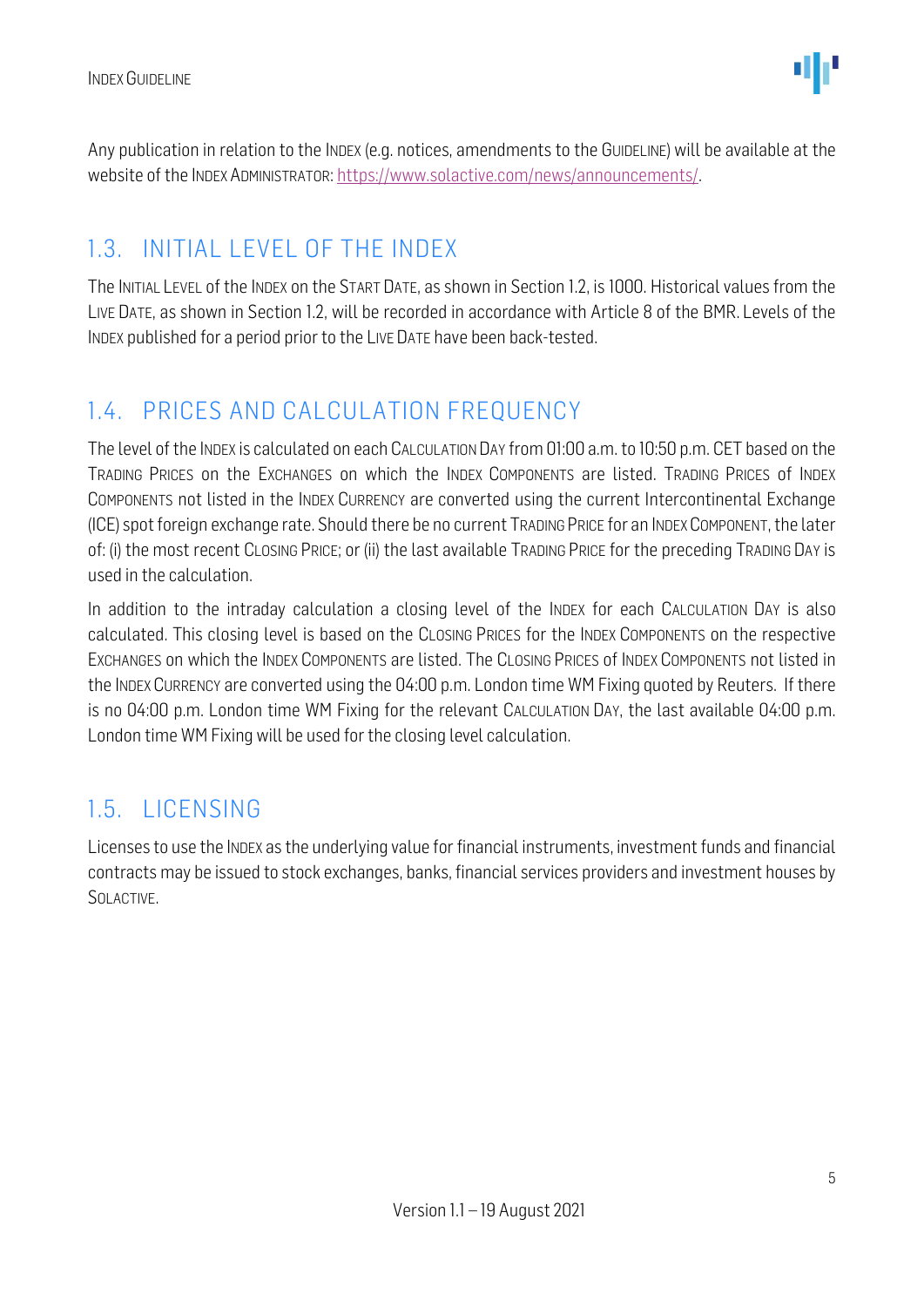# <span id="page-5-0"></span>2. INDEX SELECTION

On each SELECTION DAY, the INDEX ADMINISTRATOR will revise the composition of the INDEX.

In a first step, the INDEX ADMINISTRATOR determines the INDEX UNIVERSE in accordance with Section 2.1. The INDEX UNIVERSE comprises all those financial instruments which fulfill the INDEX UNIVERSE REQUIREMENTS (as specified in Section 2.1) and will constitute a starting pool from which the components of the INDEX will be selected. Based on this INDEX UNIVERSE, the new composition of the INDEX will be determined by applying the rules outlined in Section 2.2.

Each new INDEX COMPONENT will be assigned a weight as described in Section 2.3.

### <span id="page-5-1"></span>2.1. INDEX UNIVERSE REQUIREMENTS

The INDEX UNIVERSE is comprised of all financial instruments which fulfill the below requirements (the "INDEX UNIVERSE REQUIREMENTS"):

First, all companies that are part of the GBS INDEX UNIVERSE of the following indices:

- $>$  Solactive GBS Developed Markets Large & Mid Cap USD Index (ISIN: DE000SLA41B6)
- $>$  Solactive GBS Developed Markets Small Cap USD Index (ISIN: DE000SLA41H3)

on a SELECTION DAY, as published on the SOLACTIVE website: [https://www.solactive.com,](https://www.solactive.com/) are eligible for inclusion.

Second, companies must be assigned to one of the following industries as defined by the Standard FactSet Classification:

- $>$  Medical Distributors
- $>$  Managed Health Care
- $>$  Hospital/Nursing Management
- $>$  Medical/Nursing Services
- $>$  Services to the Health Industry
- $>$  Pharmaceuticals: Major
- $>$  Pharmaceuticals: Other
- $>$  Pharmaceuticals: Generic
- $>$  Biotechnology
- $>$  Medical Specialties
- $\geq$  Drugstore Chains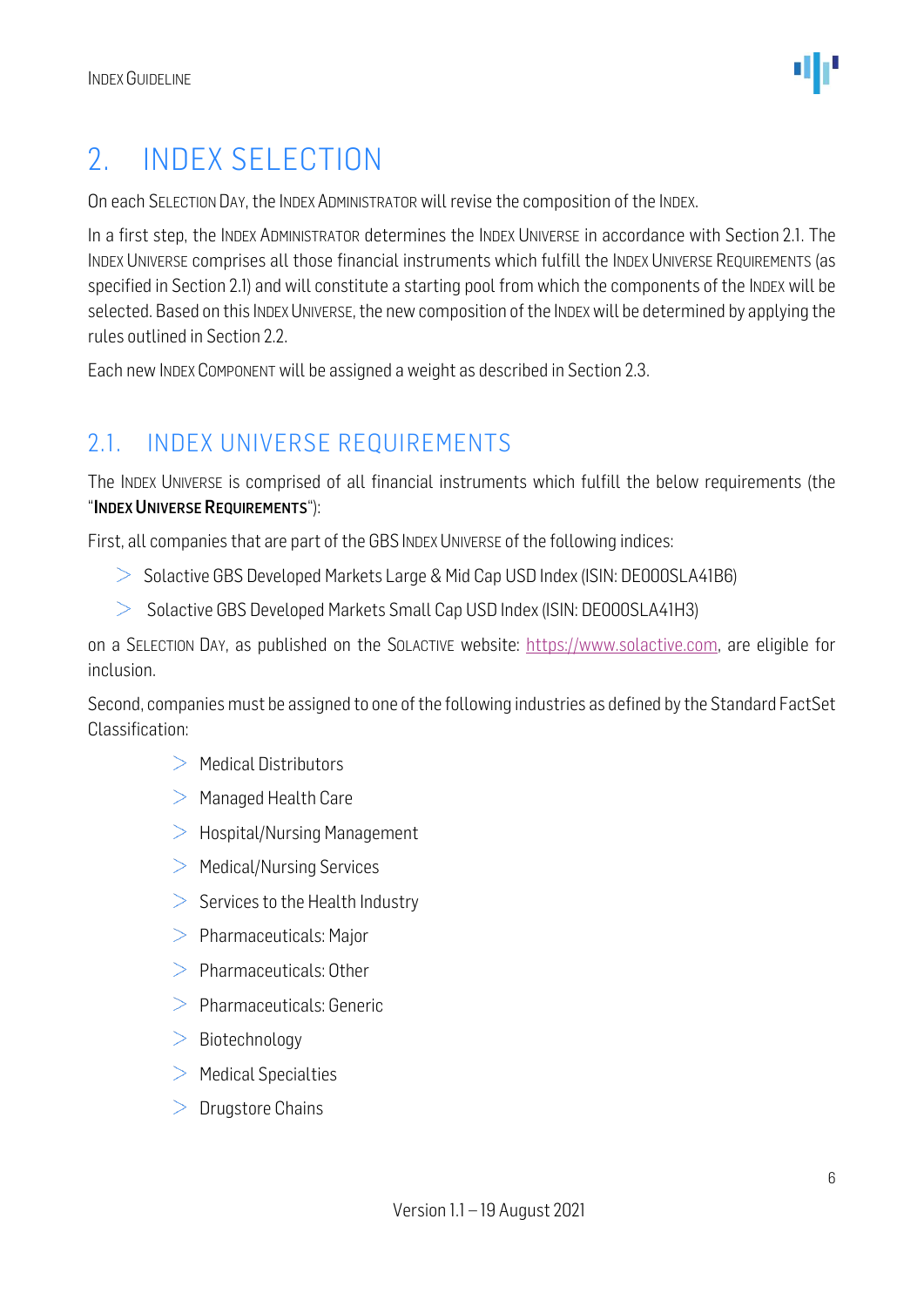The determination of the INDEX UNIVERSE is fully rule-based and the INDEX ADMINISTRATOR cannot make any discretionary decisions.

#### <span id="page-6-0"></span>2.2. SELECTION OF THE INDEX COMPONENTS

Based on the INDEX UNIVERSE, the initial composition of the INDEX as well as any selection for an ordinary rebalance is determined on the SELECTION DAY in accordance with the following rules:

- 1. Securities in the INDEX UNIVERSE are sorted by FREE FLOAT MARKET CAPITALIZATION in descending order. Each security is assigned a rank based on the position in the sorted list, e.g., the security with the highest FREE FLOAT MARKET CAPITALIZATION is assigned rank 1.
- 2. All securities ranked in the top 135 are selected as INDEX COMPONENTS.
- 3. Current INDEX COMPONENTS with a rank from 136 to 165 are added to the INDEX until the total number of stocks in the INDEX reaches 150.
- 4. If the total number of INDEX COMPONENTS is still below 150 after the previous steps, the highestranking securities are added to the INDEX until 150 INDEX COMPONENTS are reached.

The selection of the INDEX COMPONENTS is fully rule-based and the INDEX ADMINISTRATOR cannot make any discretionary decision

### <span id="page-6-1"></span>2.3. WEIGHTING OF THE INDEX COMPONENTS

On each SELECTION DAY each INDEX COMPONENT is assigned a weight according to FREE FLOAT MARKET CAPITALIZATION.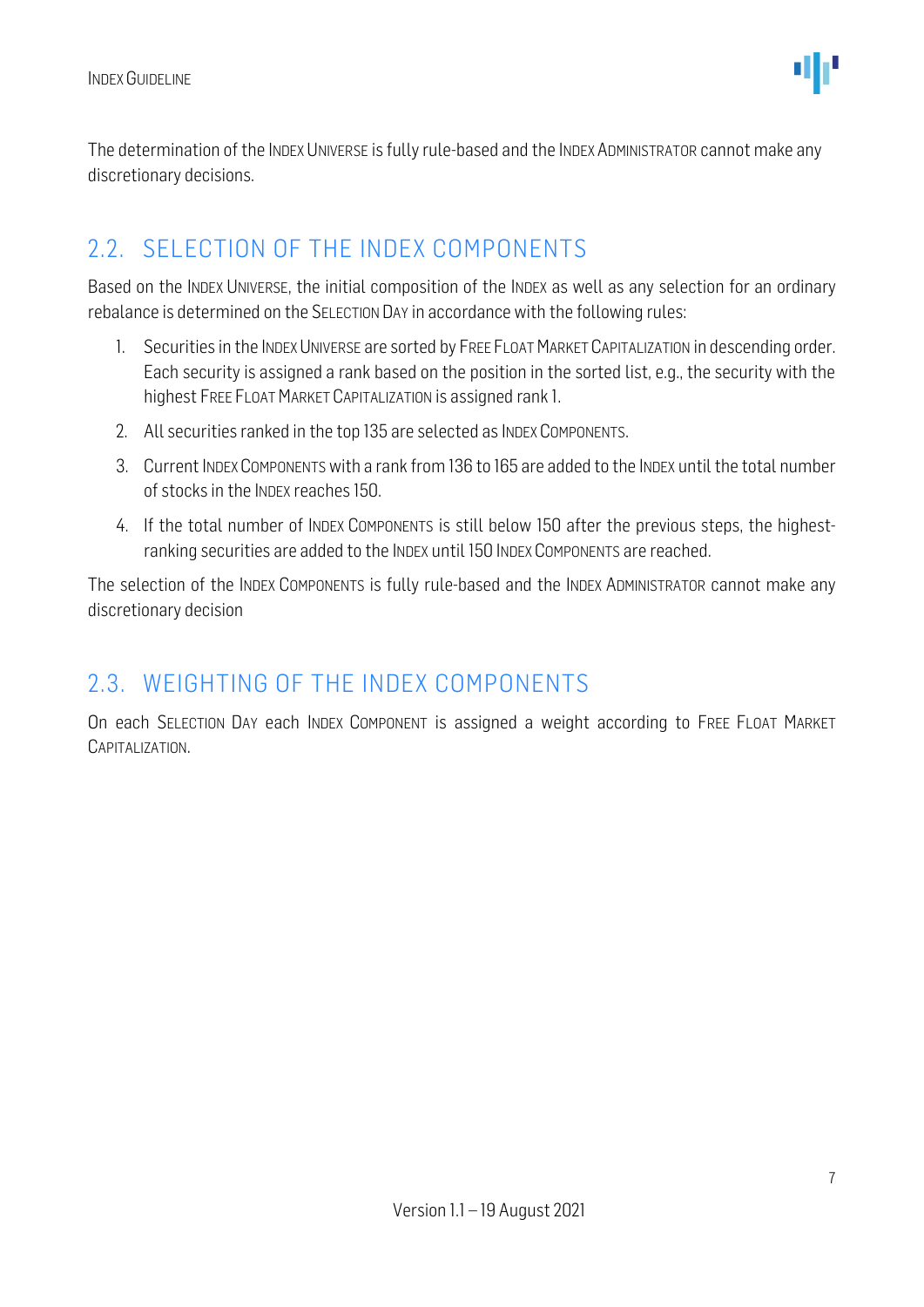# <span id="page-7-0"></span>3. REBALANCE

### <span id="page-7-1"></span>3.1. ORDINARY REBALANCE

In order to reflect the new selection of the INDEX COMPONENTS determined on the SELECTION DAY (in accordance with Section 2.1 and 2.2) the INDEX is adjusted on the REBALANCE DAY after CLOSE OF BUSINESS.

This is carried out by implementing the shares as determined on the FIXING DAY based on the weights calculated on the SELECTION DAY.

While the Solactive Developed Markets Healthcare 150 Index aims to retain a fixed constituent company count of 150, extraordinary adjustments may influence the constituent company count. In particular, the following rules apply:

First, the INDEX may include more or less than 150 companies between ordinary rebalances due to spin-offs being added to or delisted companies being removed from the INDEX in accordance with the rules set forth in Section 4.3.

Secondly, newly determined INDEX COMPONENTS can be affected by extraordinary adjustments between the respective SELECTION DAY and the subsequent REBALANCE DAY. Spinoffs of newly determined INDEX COMPONENTS will be added to the INDEX and lead to a constituent company count of more than 150 after the respective REBALANCE DAY. Moreover, if a newly determined INDEX COMPONENT is delisted, a successor will be determined based on the rules in Section 2.1 and 2.2; consequently, the constituent company count will be 150 after the respective REBALANCE DAY.

For more information on the rebalance procedure please refer to the Equity Index Methodology, which is incorporated by reference and available on the Solactive website: [https://www.solactive.com/documents/equity-index-methodology/.](https://www.solactive.com/documents/equity-index-methodology/)

SOLACTIVE will publish any changes made to the INDEX COMPONENTS with sufficient notice before the REBALANCE DAY on the SOLACTIVE webpage under the section "Announcement", which is available at [https://www.solactive.com/news/announcements/.](https://www.solactive.com/news/announcements/)

### <span id="page-7-2"></span>3.2. EXTRAORDINARY REBALANCE

The INDEX is not rebalanced extraordinarily.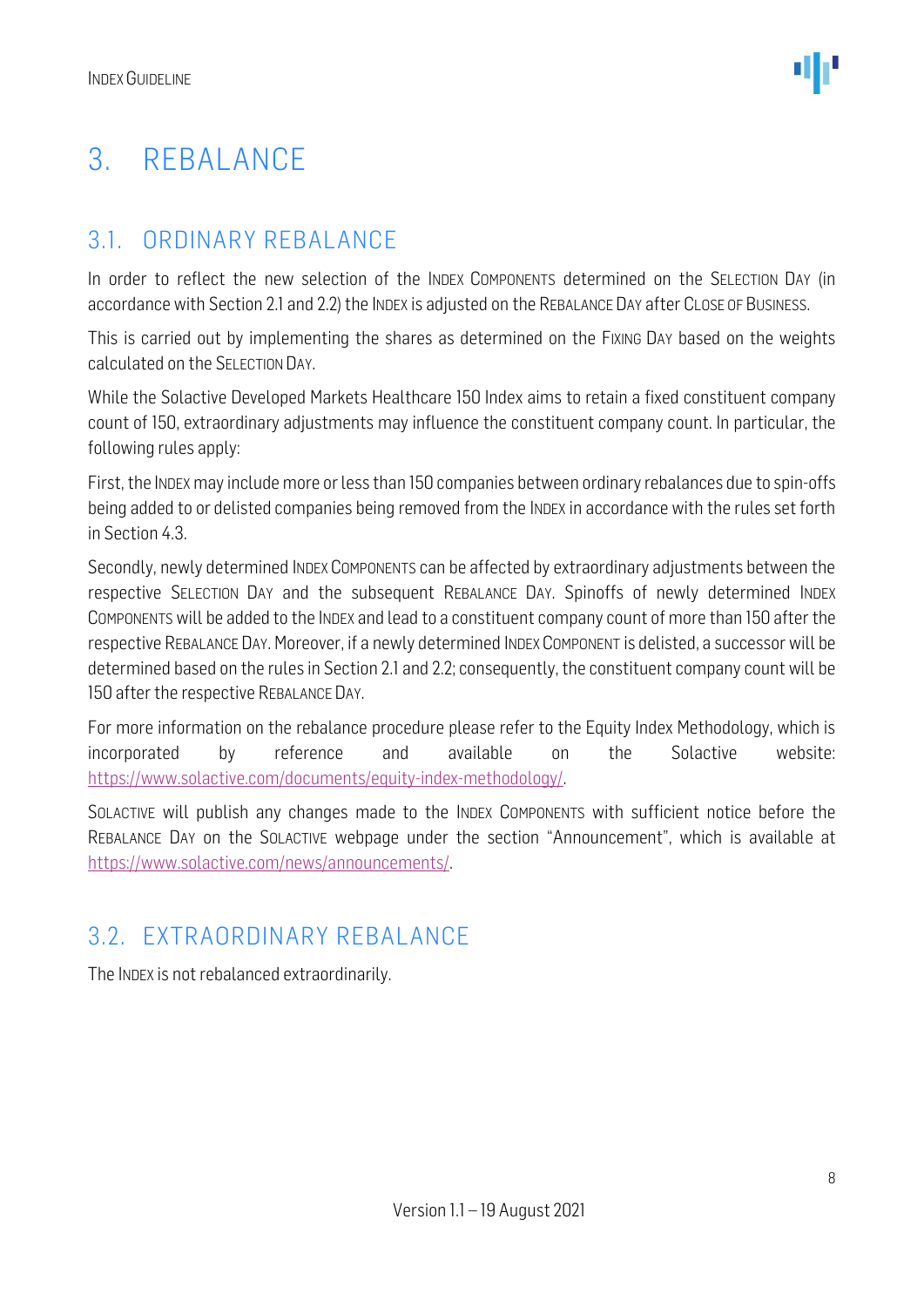# <span id="page-8-0"></span>4. CALCULATION OF THE INDEX

### <span id="page-8-1"></span>4.1. INDEX FORMULA

The INDEX is calculated as a price return, net total return and gross total return Index.

The calculation is performed according to the Equity Index Methodology, which is available on the SOLACTIVE website: [https://www.solactive.com/documents/equity-index-methodology/.](https://www.solactive.com/documents/equity-index-methodology/) The divisor index formula stipulates that the level of the INDEX changes based on the change of the prices of its INDEX COMPONENTS taking into account their weight in the INDEX and any currency conversion in case the price of an INDEX COMPONENT is quoted in a currency other than the INDEX CURRENCY.

Any dividends or other distributions are reinvested across the entire basket of INDEX COMPONENTS by means of a divisor at the opening of the effective date (the so-called ex-date) of the payment of such dividend or other distribution.

A more detailed description of the mechanics of the index calculation formula can be found in the Equity Index Methodology under Section 1.2.

### <span id="page-8-2"></span>4.2. ACCURACY

The level of the INDEX will be rounded to two decimal places. Divisors will be rounded to six decimal places. TRADING PRICES and foreign exchange rates will be rounded to six decimal places.

### <span id="page-8-3"></span>4.3. ADJUSTMENTS

Under certain circumstances, an adjustment of the INDEX may be necessary between two regular REBALANCE DAYS. Such adjustment has to be made if a corporate action (as specified in Section 4.4 below) in relation of an INDEX COMPONENT occurs. Such adjustment may have to be done in relation to an INDEX COMPONENT and/or may also affect the number of INDEX COMPONENTS and/or the weighting of certain INDEX COMPONENTS and will be made in compliance with the Solactive Equity Index Methodology, which is incorporated by reference and available on the SOLACTIVE website: [https://www.solactive.com/documents/equity-index-methodology/.](https://www.solactive.com/documents/equity-index-methodology/)

SOLACTIVE will announce the INDEX adjustment giving a notice period of at least two TRADING DAYS (with respect to the affected INDEX COMPONENT) on the SOLACTIVE website under the Section "Announcements", which is available at [https://www.solactive.com/news/announcements/.](https://www.solactive.com/news/announcements/) The INDEX adjustments will be implemented on the effective day specified in the respective notice.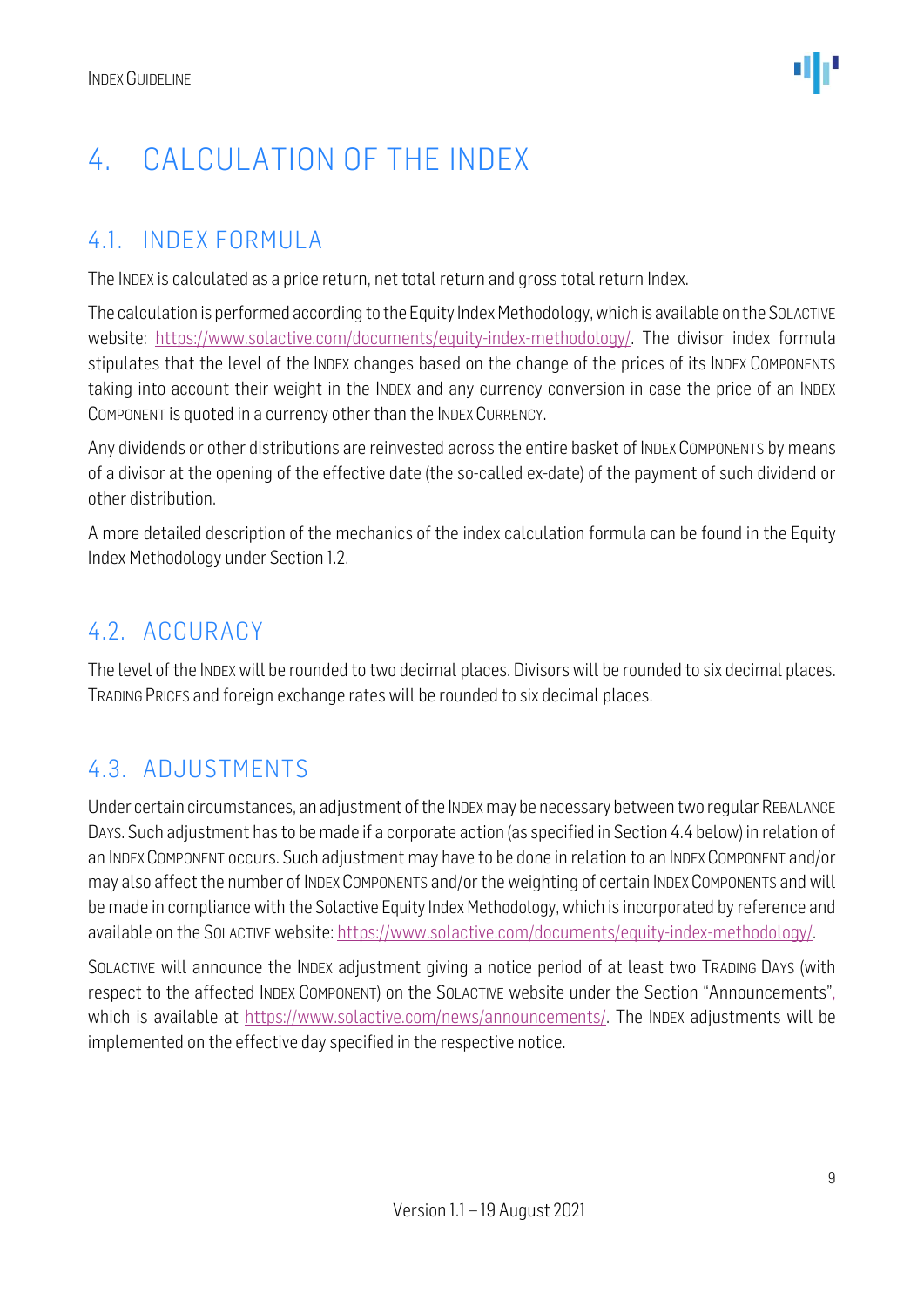

### <span id="page-9-0"></span>4.4. CORPORATE ACTIONS

As part of the INDEX maintenance SOLACTIVE will consider various events - also referred to as corporate actions –which result in an adjustment to the INDEX between two regular REBALANCE DAYS. Such events have a material impact on the price, weighting or overall integrity of INDEX COMPONENTS. Therefore, they need to be accounted for in the calculation of the INDEX. Corporate actions will be implemented from the cum-day to the ex-day of the corporate action, so that the adjustment to the INDEX coincides with the occurrence of the price effect of the respective corporate action.

Adjustments to the INDEX to account for corporate actions will be made in compliance with the Equity Index Methodology, which is available on the SOLACTIVE website: [https://www.solactive.com/documents/equity](https://www.solactive.com/documents/equity-index-methodology/)[index-methodology/.](https://www.solactive.com/documents/equity-index-methodology/) This document contains for each corporate action a brief definition and specifies the relevant adjustment to the INDEX variables.

While SOLACTIVE aims at creating and maintaining its methodology for treatment of corporate actions as generic and transparent as possible and in line with regulatory requirements, it retains the right in accordance with the Equity Index Methodology to deviate from these standard procedures in case of any unusual or complex corporate action or if such a deviation is made to preserve the comparability and representativeness of the INDEX over time.

SOLACTIVE considers following, but not conclusive, list of corporate actions as relevant for INDEX maintenance:

- $\geq$  Cash Distributions (e.g. payment of a dividend)
- $>$  Stock distributions (e.g. payment of a dividend in form of additional shares)
- $>$  Stock distributions of another company (e.g. payment of a dividend in form of additional shares of another company (e.g. of a subsidiary))
- $>$  Share splits (company's present shares are divided and therefore multiplied by a given factor)
- $\geq$  Reverse splits (company's present shares are effectively merged)
- $>$  Capital increases (such as issuing additional shares)
- $>$  Share repurchases (a company offer its shareholders the option to sell their shares to a fixed price)
- $>$  Spin-offs (the company splits its business activities into two or more entities and distributes new equity shares in the created entities to the shareholders of the former entity)
- $>$  Mergers & Acquisitions (transaction in which the ownership of a company (or other business organizations) are transferred or consolidated with other entities, e.g. fusion of two or more separate companies into one entity)
- $\geq$  Delistings (company's shares are no longer publicly traded at a stock exchange)
- $>$  Nationalization of a company (effective control of a legal entity is taken over by a state)
- $>$  Insolvency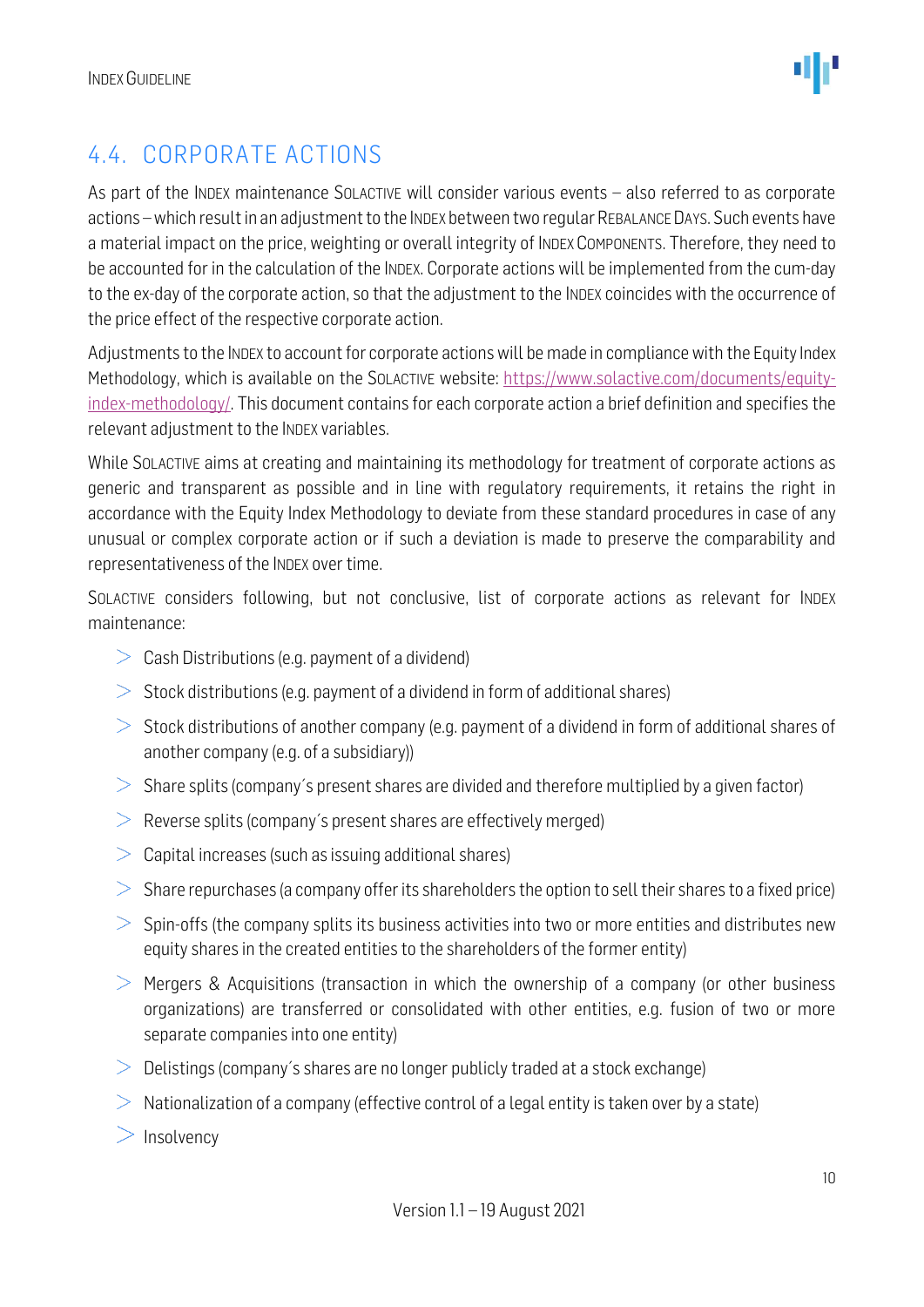### <span id="page-10-0"></span>4.5. RECALCULATION

SOLACTIVE makes the greatest possible efforts to accurately calculate and maintain its indices. However, errors in the determination process may occur from time to time for variety reasons (internal or external) and therefore, cannot be completely ruled out. SOLACTIVE endeavors to correct all errors that have been identified within a reasonable period of time. The understanding of "a reasonable period of time" as well as the general measures to be taken are generally depending on the underlying and is specified in the Solactive Correction Policy, which is incorporated by reference and available on the SOLACTIVE website: [https://www.solactive.com/documents/correction-policy/.](https://www.solactive.com/documents/correction-policy/)

### <span id="page-10-1"></span>4.6. MARKET DISRUPTION

In periods of market stress SOLACTIVE calculates its indices following predefined and exhaustive arrangements as described in the Solactive Disruption Policy, which is incorporated by reference and available on the SOLACTIVE website: [https://www.solactive.com/documents/disruption-policy/.](https://www.solactive.com/documents/disruption-policy/) Such market stress can arise due to a variety of reasons, but generally results in inaccurate or delayed prices for one or more INDEXCOMPONENTS. The determination of the INDEXmay be limited or impaired at times of illiquid or fragmented markets and market stress.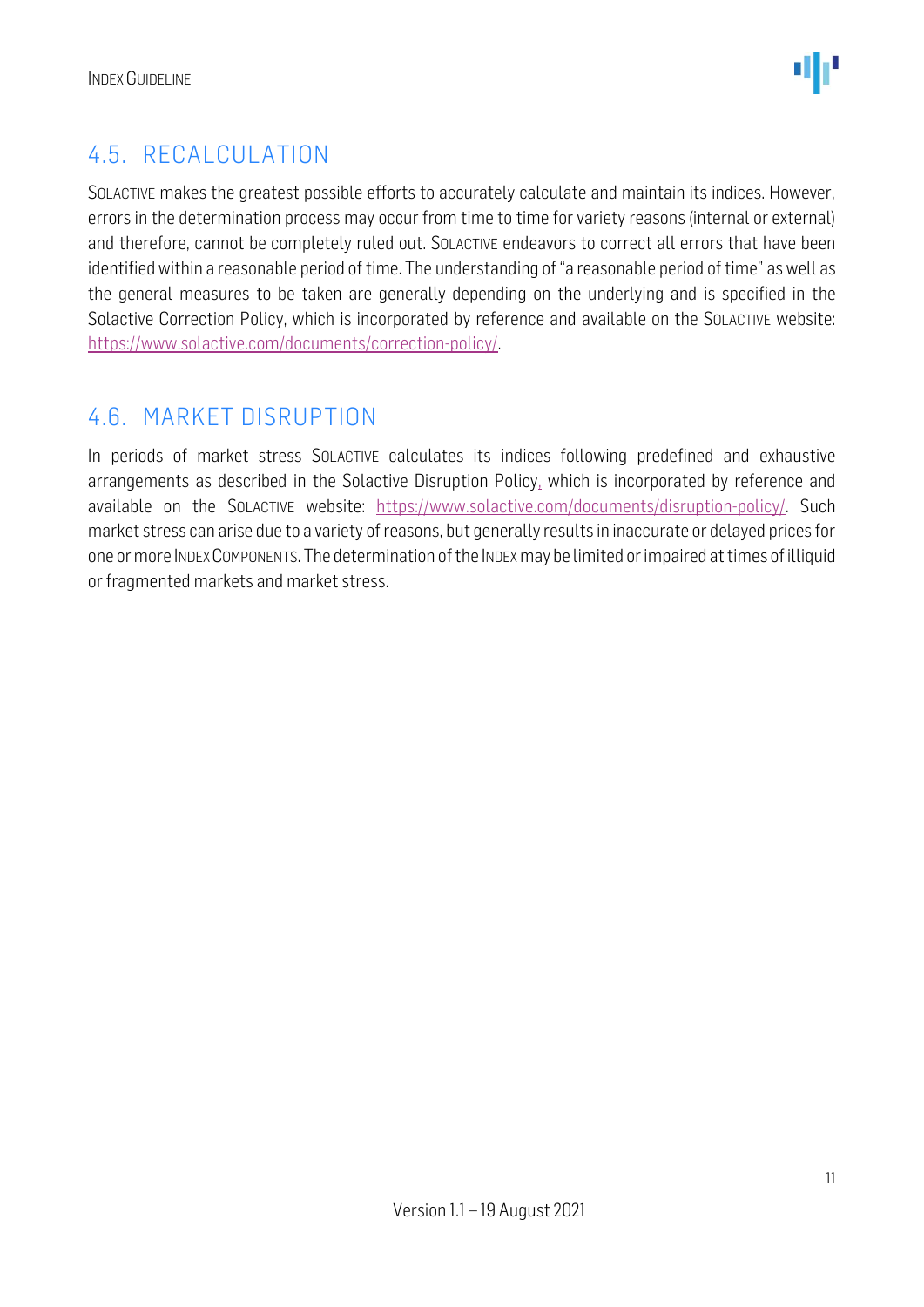# <span id="page-11-0"></span>5. MISCELLANEOUS

### <span id="page-11-1"></span>5.1. DISCRETION

Any discretion which may need to be exercised in relation to the determination of the INDEX (for example the determination of the INDEX UNIVERSE (if applicable), the selection of the INDEX COMPONENTS (if applicable) or any other relevant decisions in relation to the INDEX) shall be made in accordance with strict rules regarding the exercise of discretion or expert judgement.

### <span id="page-11-2"></span>5.2. METHODOLOGY REVIEW

The methodology of the INDEX is subject to regular review, at least annually. In case a need of a change of the methodology has been identified within such review (e.g. if the underlying market or economic reality has changed since the launch of the INDEX, i.e. if the present methodology is based on obsolete assumptions and factors and no longer reflects the reality as accurately, reliably and appropriately as before), such change will be made in accordance with the Solactive Methodology Policy, which is incorporated by reference and available on the SOLACTIVE website: [https://www.solactive.com/documents/methodology-policy/.](https://www.solactive.com/documents/methodology-policy/)

Such change in the methodology will be announced on the SOLACTIVE website under the Section "Announcement", which is available at [https://www.solactive.com/news/announcements/.](https://www.solactive.com/news/announcements/) The date of the last amendment of this INDEX is contained in this GUIDELINE.

### <span id="page-11-3"></span>5.3. CHANGES IN CALCULATION METHOD

The application by the INDEX ADMINISTRATOR of the method described in this document is final and binding. The INDEXADMINISTRATOR shall apply the method described above for the composition and calculation of the INDEX. However, it cannot be excluded that the market environment, supervisory, legal and financial or tax reasons may require changes to be made to this method. The INDEX ADMINISTRATOR may also make changes to the terms and conditions of the INDEX and the method applied to calculate the INDEX that it deems to be necessary and desirable in order to prevent obvious or demonstrable error or to remedy, correct or supplement incorrect terms and conditions. The INDEX ADMINISTRATOR is not obliged to provide information on any such modifications or changes. Despite the modifications and changes, the INDEX ADMINISTRATOR will take the appropriate steps to ensure a calculation method is applied that is consistent with the method described above.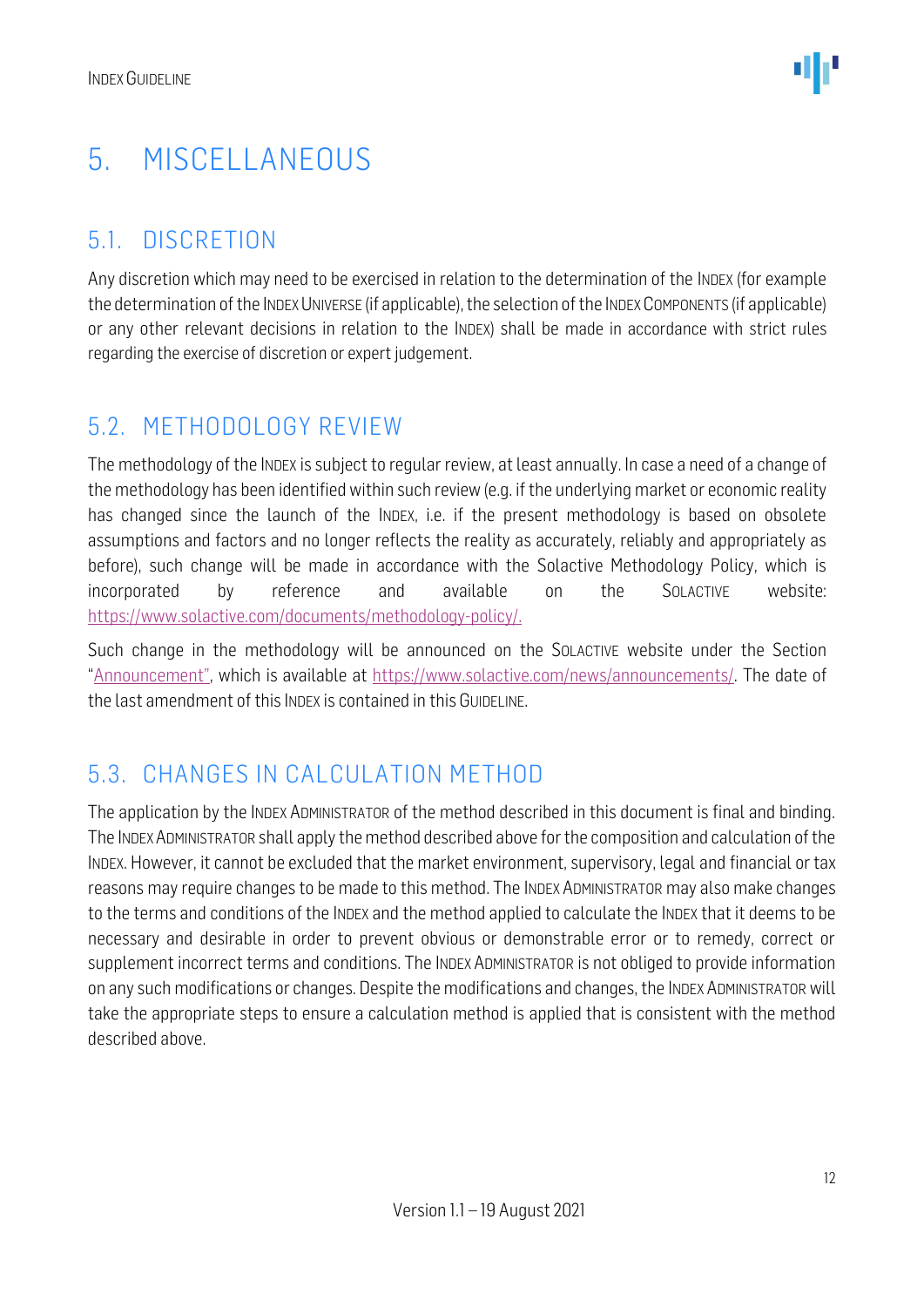

### <span id="page-12-0"></span>5.4. TERMINATION

SOLACTIVE makes the greatest possible efforts to ensure the resilience and continued integrity of its indices over time. Where necessary, SOLACTIVE follows a clearly defined and transparent procedure to adapt Index methodologies to changing underlying markets (see Section 5.2 "Methodology Review") in order to maintain continued reliability and comparability of the indices. Nevertheless, if no other options are available the orderly cessation of the INDEX may be indicated. This is usually the case when the underlying market or economic reality, which an index is set to measure or to reflect, changes substantially and in a way not foreseeable at the time of inception of the index, the index rules, and particularly the selection criteria, can no longer be applied coherently or the index is no longer used as the underlying value for financial instruments, investment funds and financial contracts.

SOLACTIVE has established and maintains clear guidelines on how to identify situations in which the cessation of an index is unavoidable, how stakeholders are to be informed and consulted and the procedures to be followed for a termination or the transition to an alternative index. Details are specified in the Solactive Termination Policy, which is incorporated by reference and available on the SOLACTIVE website: [https://www.solactive.com/documents/termination-policy/.](https://www.solactive.com/documents/termination-policy/)

### <span id="page-12-1"></span>5.5. OVERSIGHT

An oversight committee composed of staff from SOLACTIVE and its subsidiaries (the "OVERSIGHT COMMITTEE") is responsible for decisions regarding any amendments to the rules of the INDEX. Any such amendment, which may result in an amendment of the GUIDELINE, must be submitted to the OVERSIGHT COMMITTEE for prior approval and will be made in compliance with the [Methodology](http://methodology/) Policy, which is available on the SOLACTIVE website: [https://www.solactive.com/documents/methodology-policy/.](https://www.solactive.com/documents/methodology-policy/)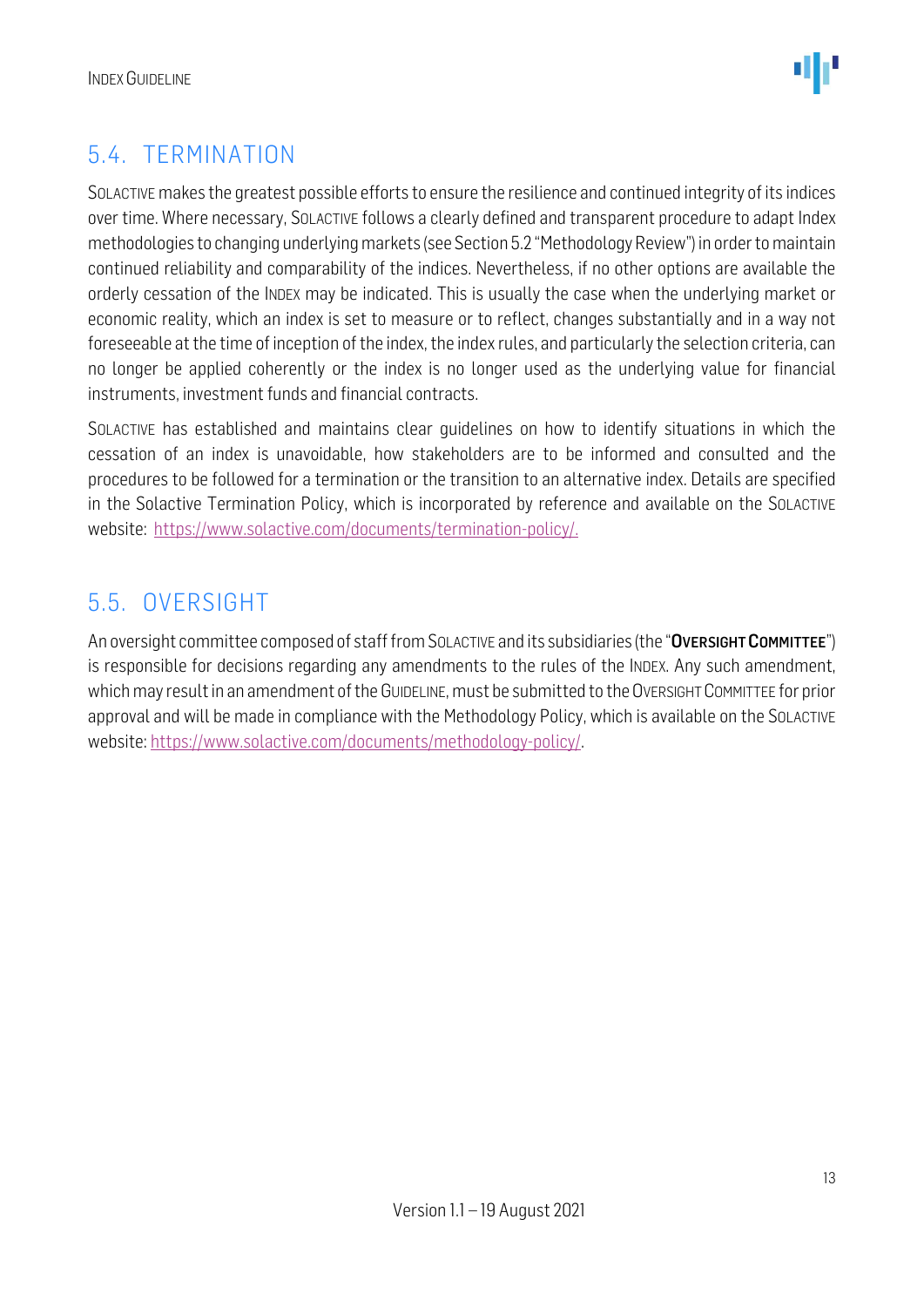### <span id="page-13-0"></span>6. DEFINITIONS

"BENCHMARK REGULATION" shall have the meaning as defined in Section "Introduction".

"BMR" shall have the meaning as defined in Section "Introduction".

"BUSINESS DAY" is every weekday from Monday to Friday.

"CALCULATION DAY" is every BUSINESS DAY.

"CLOSE OF BUSINESS" is the calculation time of the closing level of the INDEX as outlined in Section 1.4.

The "CLOSING PRICE" in respect of an INDEX COMPONENT and a TRADING DAY is a security's final regular-hours TRADING PRICE published by the EXCHANGE and determined in accordance with the EXCHANGE regulations. If the EXCHANGE has no or has not published a CLOSING PRICE in accordance with the EXCHANGE rules for an INDEX COMPONENT, the last TRADING PRICE will be used.

"ELIGIBLE REBALANCE DAY" is each day that is a TRADING DAY at the New York Stock Exchange, the London Stock Exchange, the EUREX Exchange, and the Tokyo Stock Exchange.

"EXCHANGE" is with respect to the INDEX and every INDEX COMPONENT, the respective exchange where the INDEX COMPONENT has its listing as determined in accordance with the rules in Section 2.

"FIXING DAY" is the SELECTION DAY.

The "FREE FLOAT" is with regard to each of the securities in the INDEX UNIVERSE on a SELECTION DAY the share class-specific fraction of the total number of shares of such share class issued that are available for trading by market participants and not locked-in by long term holders, as sourced from data vendors.

The "FREE FLOAT MARKET CAPITALIZATION" is with regard to each of the securities in the INDEX UNIVERSE on a SELECTION DAY the share class-specific free float market capitalization. It is calculated as the multiplication of the shares outstanding in FREE FLOAT (as sourced from data vendors) with the CLOSING PRICE of the share class as of the respective SELECTION DAY.

"GBS INDEX UNIVERSE" is the INDEX UNIVERSE as defined in the quideline of the SOLACTIVE Global Benchmark Series[: https://solactive.com/downloads/Guideline-Solactive-GBS-Benchmark-Series.pdf.](https://solactive.com/downloads/Guideline-Solactive-GBS-Benchmark-Series.pdf)

"GUIDELINE" shall have the meaning as defined in Section "Introduction".

"INDEX" shall have the meaning as defined in Section "Introduction".

"INDEX ADMINISTRATOR" shall have the meaning as defined in Section "Introduction".

"INDEX COMPONENT" is each security reflected in the INDEX.

"INDEX COMPONENT REQUIREMENTS" shall have the meaning as defined in Section 2.2.

"INDEX CURRENCY" is the currency specified in the column "Currency" in the table in Section 1.2.

"INDEX UNIVERSE REQUIREMENTS" shall have the meaning as defined in Section 2.1.

"INDEX UNIVERSE" is the sum of all financial instruments which fulfill the INDEX UNIVERSE REQUIREMENTS.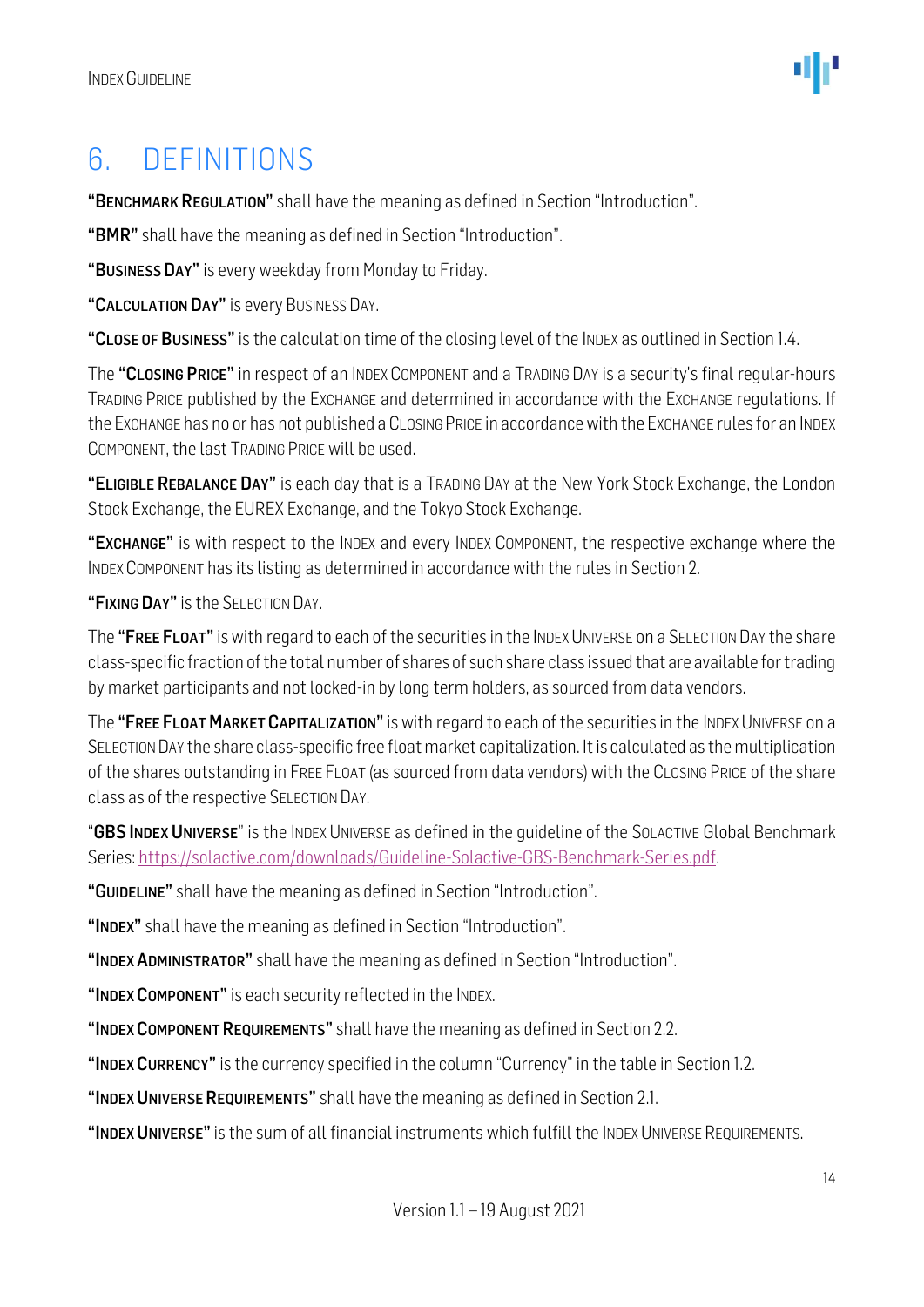"LIVE DATE" shall have the meaning as defined in Section 1.3.

"OVERSIGHT COMMITTEE" shall have the meaning as defined in Section 5.5.

"REBALANCE DAY" is the first Wednesday in February, May, August, and November. If that day is not an ELIGIBLE REBALANCE DAY, the REBALANCE DAY will be the following ELIGIBLE REBALANCE DAY.

"SELECTION DAy" is 20 BUSINESS DAYS before the scheduled REBALANCE DAY.

"SOLACTIVE" shall have the meaning as defined in Section "Introduction".

"START DATE" shall have the meaning as defined in Section 1.3.

"TRADING DAY" is with respect to an INDEX COMPONENT included in the INDEX at the REBALANCE DAY and every INDEX COMPONENT included in the INDEX at the CALCULATION DAY immediately following the REBALANCE DAY (for clarification: this provision is intended to capture the TRADING DAYS for the securities to be included in the INDEX as new INDEX COMPONENTS with close of trading on the relevant EXCHANGE on the REBALANCE DAY) a day on which the relevant EXCHANGE is open for trading (or a day that would have been such a day if a market disruption had not occurred), excluding days on which trading may be ceased prior to the scheduled EXCHANGE closing time and days on which the EXCHANGE is open for a scheduled shortened period. The INDEX ADMINISTRATOR is ultimately responsible as to whether a certain day is a TRADING DAY.

The "TRADING PRICE" in respect of an INDEX COMPONENT and a TRADING DAY is the most recent published price at which the INDEX COMPONENT was traded on the respective EXCHANGE.